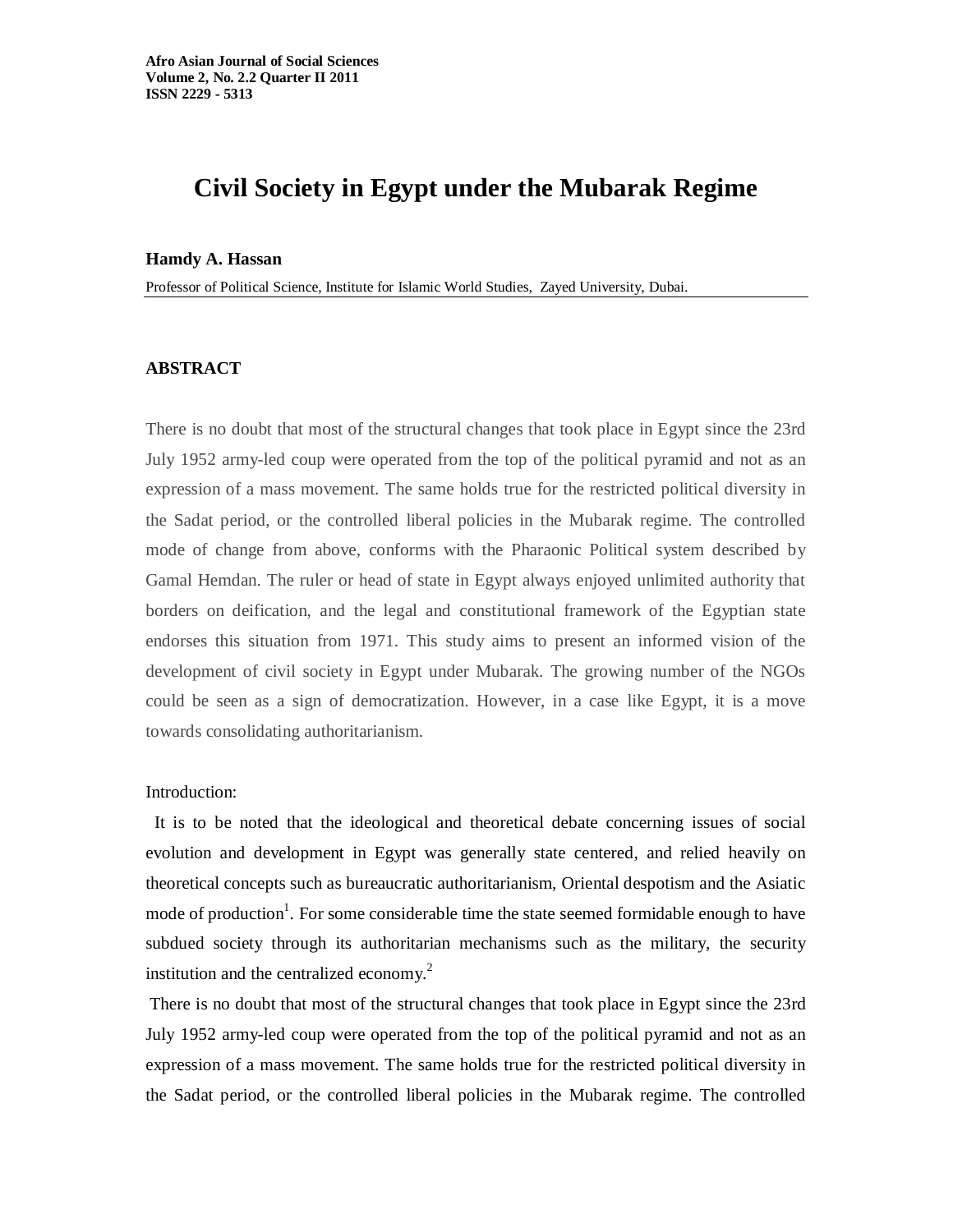mode of change from above, conforms with the Pharaonic Political system described by Gamal Hemdan. The ruler or head of state in Egypt always enjoyed unlimited authority that borders on deification, and the legal and constitutional framework of the Egyptian state endorses this situation from 1971.

No wonder then that political Pharaonism, should endorse the authority of the oppressive state over the weak and acquiescent society<sup>3</sup>. This makes it necessary to achieve a "second liberation" to accomplish the aims of the "first liberation" from colonialism. We note that the limited reforms introduced to the mode of bureaucratic authoritarianism in Egypt were carried out by the governing elite, under strict control. Thus the concept of power alternation is not consensual, and in Egypt it looks very ambiguous, especially after the introduction of the constitutional amendment in 1980, which practically perpetuated the period of the presidency to lifetime. The president could run for an unlimited number of terms, rather than one term as was initially stipulated in the 1971 constitution.

This study aims to present an informed vision of the development of civil society in Egypt under Mubarak. The growing number of the NGOs could be seen as a sign of democratization. However, in a case like Egypt, it is a move towards consolidating authoritarianism.

As a result, the study seeks to achieve two main objectives: First: present the political and ideological background of Contemporary Egyptian civil society. The Mubarak regime is able to follow a survival strategy by putting into place policies that could be considered liberal. Second: present a holistic perspective about the ineffectiveness of the civil society in Egypt's Mubarak and its repercussions on the future of political system in Egypt.

#### **-1-**

#### **Political and Ideological Background**

It is possible to identify the most salient features of the Mubarak regime as an important prerequisite to understanding the status of the Egyptian civil society. A prominent Egyptian intellectual, Galal Amin, professor of economics at the American University in Cairo, provides us with a clear analysis of the case of the Egyptian state in the era of President Mubarak<sup>4</sup>. He focused on four perspectives:

**First: The Theory of the Soft State:**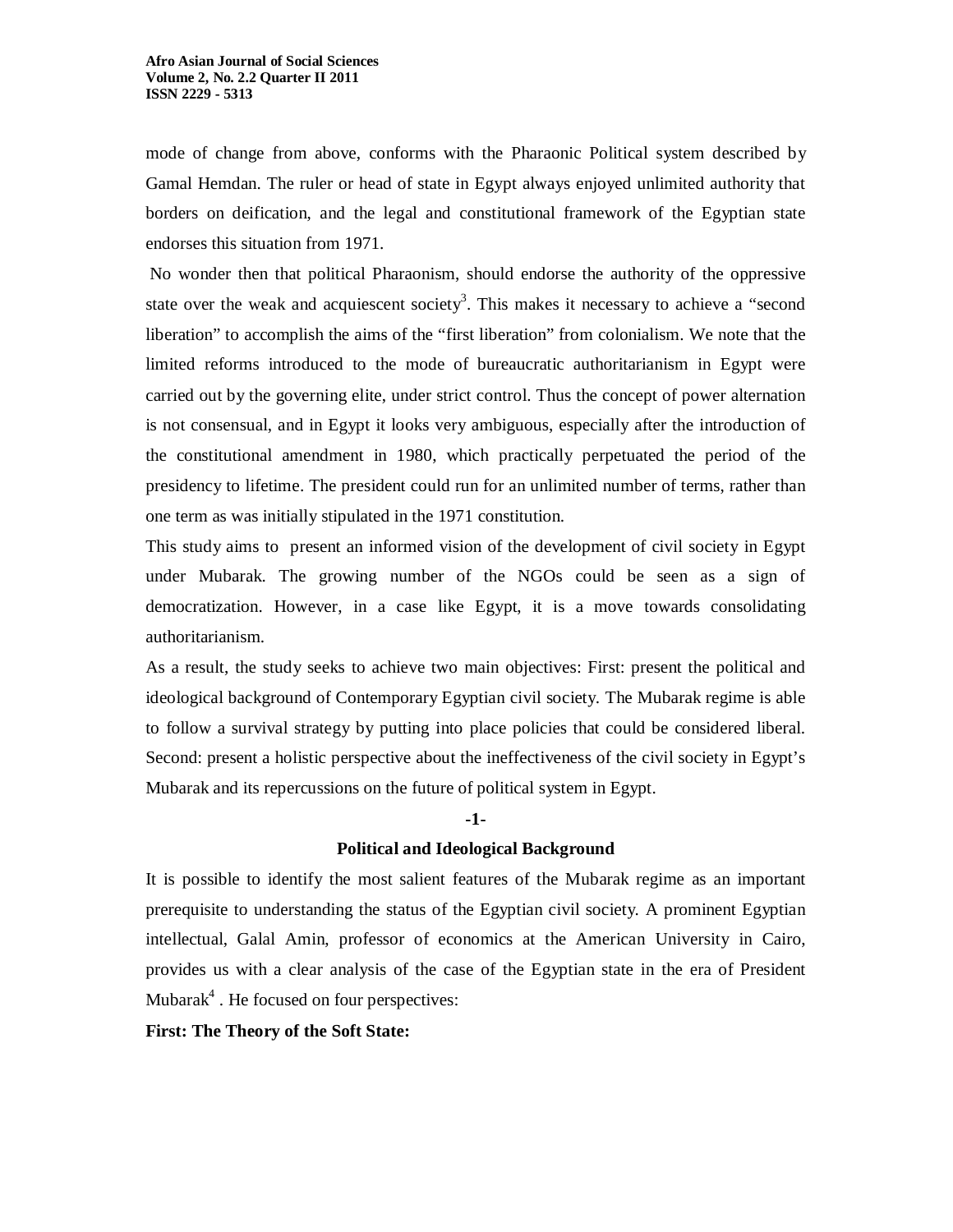We can understand the situation in Egypt by applying the theory of the famous Swedish economist Gunnar Myrdal on the Soft State, which is considered to be a major cause for the persistence of poverty and underdevelopment.

It is a country where laws do not apply, not only because of the legal loopholes, but because nobody respects laws in a soft state. The privileged people have money and power to protect themselves when they break the law, and the unprivileged protectors of laws are obliged to receive bribes to turn a blind eye on breaching the law. In such a state, licenses and permits are for sale. Thus, corruption prevails everywhere. The Soft State encourages corruption, and the spread of corruption increases its softness.

Perhaps the most prominent example of such a case in Egypt is reflected on the aftermath of an earthquake in 1992, which did not last for more than forty seconds. All the Egyptian state functions were almost paralyzed and seemed to be out of control. The earthquake has exposed the Government's failure to deal adequately with Egypt's severe housing problem. While the Government was ineffective in responding to this natural disaster, the Muslim Brotherhood quickly filled the void in disaster relief, opening shelters and providing medical aid.

#### **Second: The Nature of the Ruling Elite:**

There is a clear case of the death of politics in Egypt. The elites surrounding President Mubarak differ from their peers who worked with Presidents Gamal Abdel Nasser and Anwar Sadat. Specifically, the ruling elites in the Mubarak era did not have political experience before assuming power.

This is most likely due to the nature of the president himself, as he differs from his two predecessors, Nasser and Sadat. In the economic field he adopts neither open door nor closed doors policies. He does not fight Israel or sign new agreements with it. Indeed, President Mubarak employs a third type of man to carry out the required tasks. They have complete loyalty to the system like their predecessors, but they lack an interest in politics or public affairs, and they never pose any challenge to the real policy makers in Egypt.

## **Third: Poor Distribution of Wealth:**

The poor class constitutes a major proportion of population in Egypt. According to the UNDP Annual Report 2008, at least 20 per cent of Egyptian citizens live below the poverty line, while 14.7 per cent of children do not go to school. Many scholars noted that over the past twenty years the ability of the poor to satisfy their basic needs (food, clothing, education,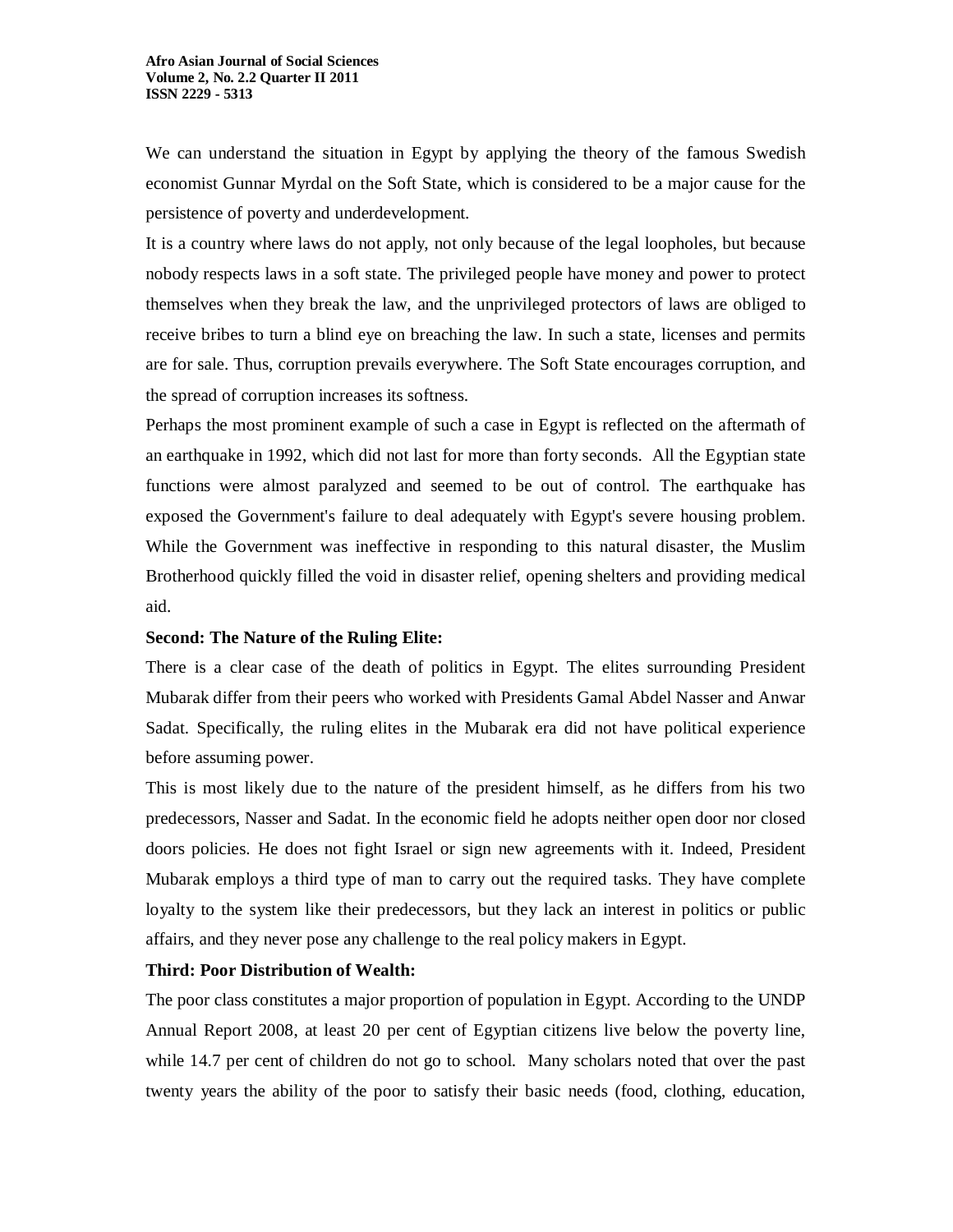health and transportation) has been in decline. At the same time, the wealth that was compiled during the early years of the open door economic policy has begun to draw public attention. Stories about the enormous wealth gained by the currency traders and contractors were widespread among the masses.

The people watch the increasing number of expensive wedding parties held in luxurious hotels just to prove outstanding success achieved by these traders and contractors in the accumulation of enormous wealth.

There is no doubt that the sudden wealth achieved by some people in the first years of adopting open doors policy adopted by Sadat did not cause the same frustrations among the poor that were raised due to illicit enrichment of some individuals that has occurred in the last twenty years under Mubarak's regime.

Wealth was associated with the previous capacity of many Egyptians to migrate. Those who did not migrate were merely living in the era where a general increase in income was usually associated with generous spending by the state, and a big increase in the wages of craftsmen because of migration itself.

Perhaps the most important manifestation of obscenity of wealth in the years of President Mubarak's rule is the source of this wealth. The sources of personal wealth in Egypt were no longer associated with mediation (such as trading, entrepreneurship and brokerage) as was the case at the early years of the open doors policy, but rather the seizure of state funds has become the most important sources for personal enrichment in Egypt.

In the light of low rates of growth and declining levels of spending by the government and people alike, there is nothing left for acquiring wealth except asset stripping, and the easiest prey of these assets in a soft state is the property of the state itself. Such property may be represented in state-owned land that was offered for sale, or funds deposited in state banks for loans or the property of public companies to be privatized.

Personal enrichment without cause never ever stopped during the past twenty years. Outright corruption as well as deficiencies in the regulation of public and private- sector business practices provided great opportunities for enormous fortunes in a short time span. This has led to increased anger and frustration among the poor Egyptians.

#### **Four: Corruption from Politics to Culture:**

The Mubarak era has been marked by the emergence of some of the features that allowed new facets of corruption to flourish among the intelligentsia. The policy of the New Era has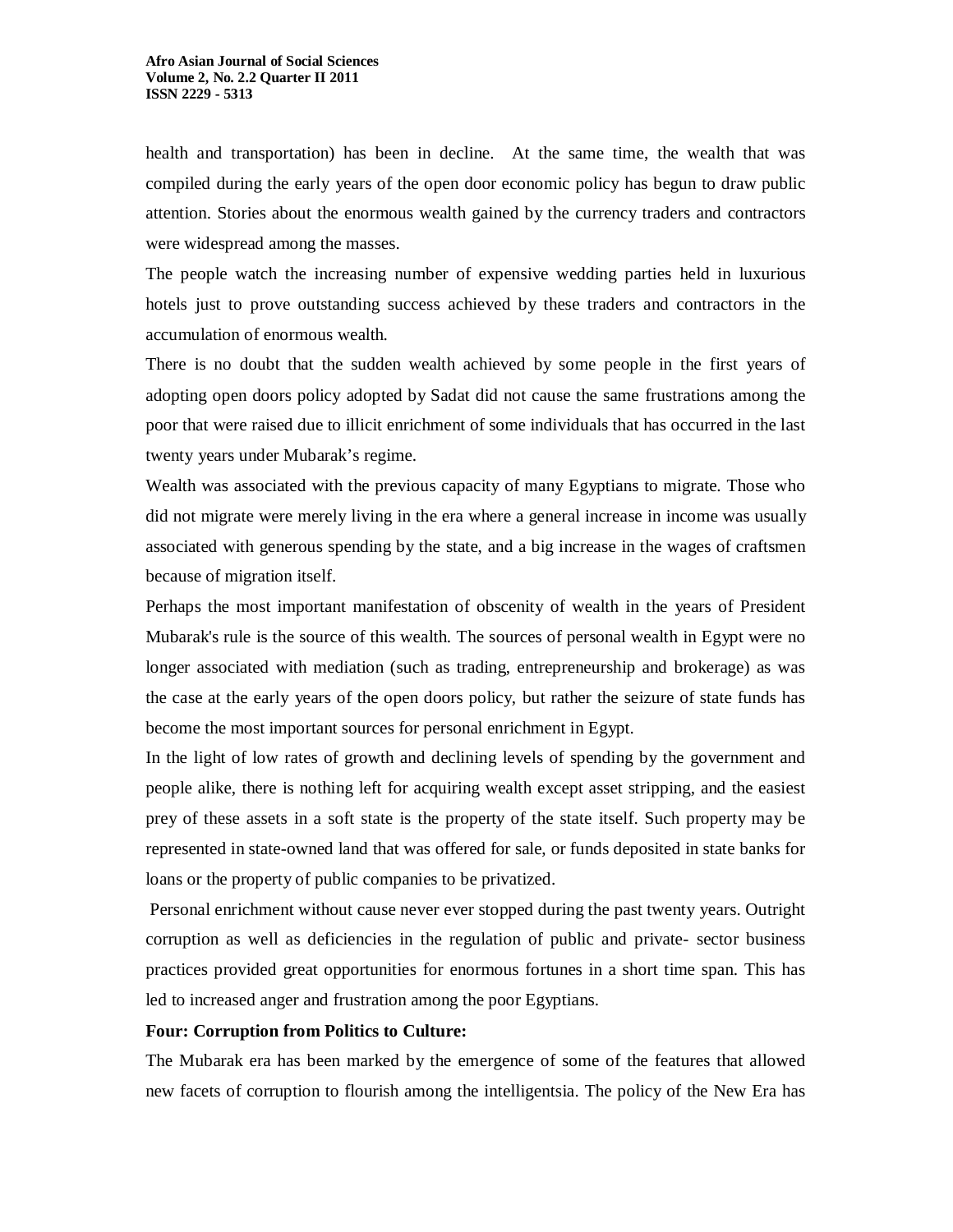proven that it does not differ from the policy adopted by Sadat. Many scholars argued that this stagnant situation would eventually lead to despair and loss of hope in any change, which constitutes a suitable milieu for the emergence of intellectual opportunists. Whereas they have relinquished hope for any change in the near future on the general level, they never give up their personal ambitions to achieve better status.

Some of the true reformers who are striving to make progress tend in such unfavorable conditions to withdraw out of frustration, if not because of death or old age. Some other talented intellectuals tend to change their perspectives, which may cause them to become confused and lose focus as they work on insignificant issues that do not allow them to express their real opinions.

On the other hand, a large number of untalented editors, columnists and editors in chief in some of the state owned journals have assumed sensitive positions in the media. The outcome has been unprofessional performance and irrelevant writing, unread or appreciated by the majority of Egyptian readers. In fact these writers do not care about readers as much as they care about assuring their loyalty to those who have the political power.

It can be said that after a tenuous period of political opening in the 1980s and very early 1990s, the Mubarak regime has progressively limited opportunities for the dispersal of power beyond the president, let alone for an actual alternation in power<sup>5</sup>.

#### **-2-**

## **Evolution of Civil Society in Egypt**

The development of civil society in Egypt, which extends over a period of almost two hundred years, gives a distinctly different picture from that of other Arab countries. The first inception of civil society in its modern form took place as early as the year 1821, and has since gone through five phases as follows<sup>6</sup>:

#### **1) First Inception (1821-1881)**

The first inception of civil society in Egypt came as a result of the changes that accompanied the modernization project at the beginning of the 19th century<sup>7</sup>. The increased number of students, under the rule of Mohammad Ali, as well as the emergence of a national bourgeoisie, created a working and middle classes of professionals. It was only natural for these classes to demand their right of association, and organizations were created to speak for the new middle class. However, this initial phase did not manifest any confrontation with the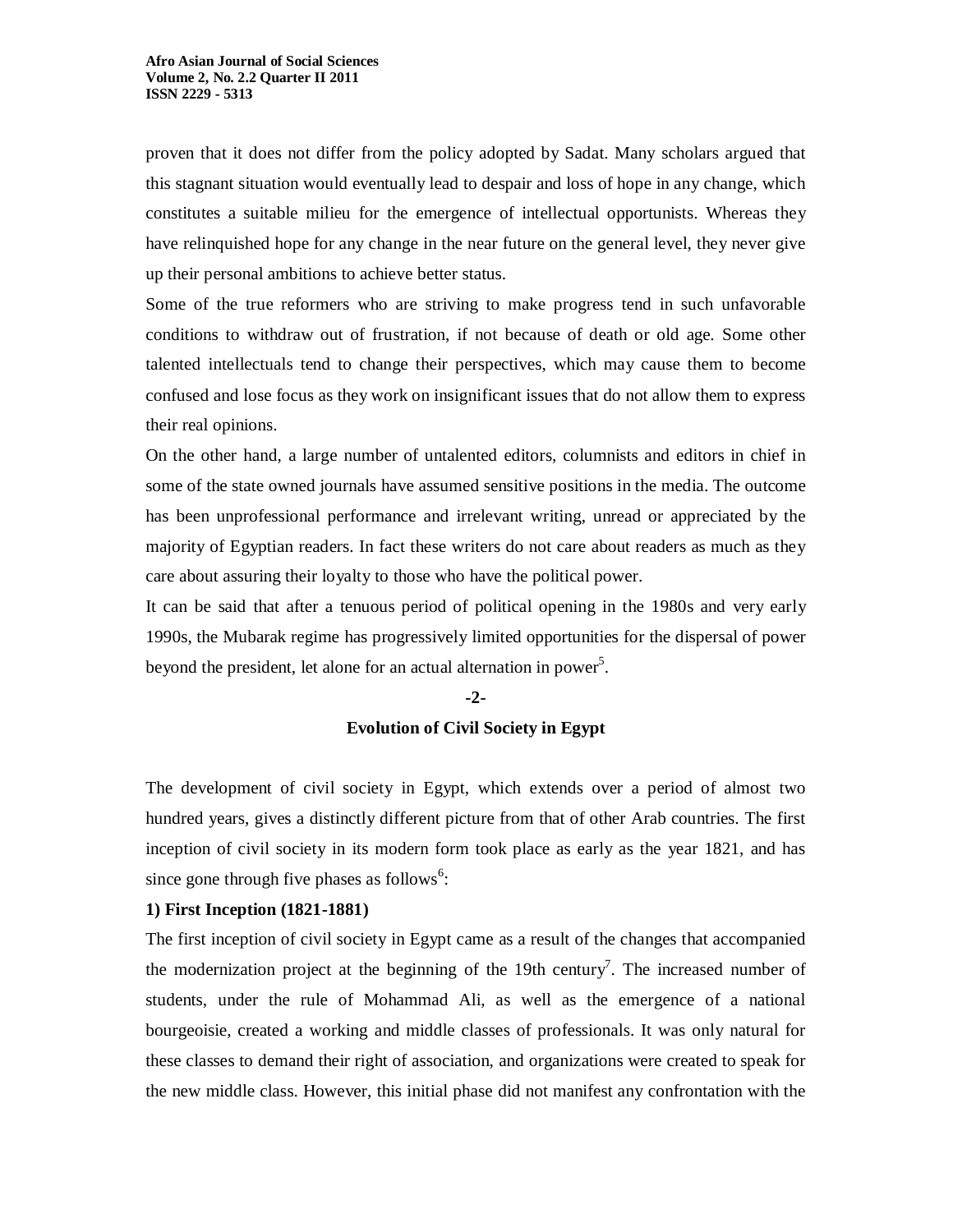state. Rather there was a sort of complementarity in the functions of both parties. Indeed some of the founders of civil society organizations were high functionaries or members of the Royal Family who had traveled to Europe and tried to transfer the European experience to Egypt.

## **2) The Colonial Phase (1882-1922)**

During this phase, civil society organizations confronted the colonial state in defense of the interests of the Egyptian citizens. Thus there was a proliferation of modern, voluntary organizations including appeared the first trade unions (1898), the cooperatives (1908), political parties (1907), chambers of commerce (1910), professional associations (1912) and the feminist movement (1919).

## **3) The Liberal Phase (1922- 1952):**

The liberal phase was marked by the adoption of the Constitution of 1923, which was, in view of the times, one of the most liberal constitutions, as it guaranteed a number of rights and basic freedoms, such as the right of association and expression. This prompted the colonial power and the throne to strive to get rid of this constitution by suspending it or abrogating it completely.

This phase witnessed a flourishing of civil society, with the publication of more than 80 daily newspapers, as well as weekly and monthly magazines in both Arabic and European languages. The main discourse of civil society during this phase sought transparency and accountability of government, free elections, and rights for working class unions. This phase came to an end on July 23rd 1952, when the Free Officers ushered a new phase of development of both state and civil society in Egypt.

## **4) The Nasserist Phase (1952-1970)**

This phase was marked by a concentration of power in the hands of the state, which imposed its authority on organizations of civil society. During this phase, six constitutions or amendments were promulgated all by presidential decrees, with the exception of the constitution of 1956, which was approved by referendum. All these constitutions concentrated authority in the hands of a small governing elite led by Nasser. There was a marked lack of balance between the authorities, as the executive authority assumed tremendous power over both the judiciary and the parliament.

In short, the Nasserist State constrained the organizations of civil society by developing a corporatist populist regime<sup>8</sup>. The working class movement was subject to a number of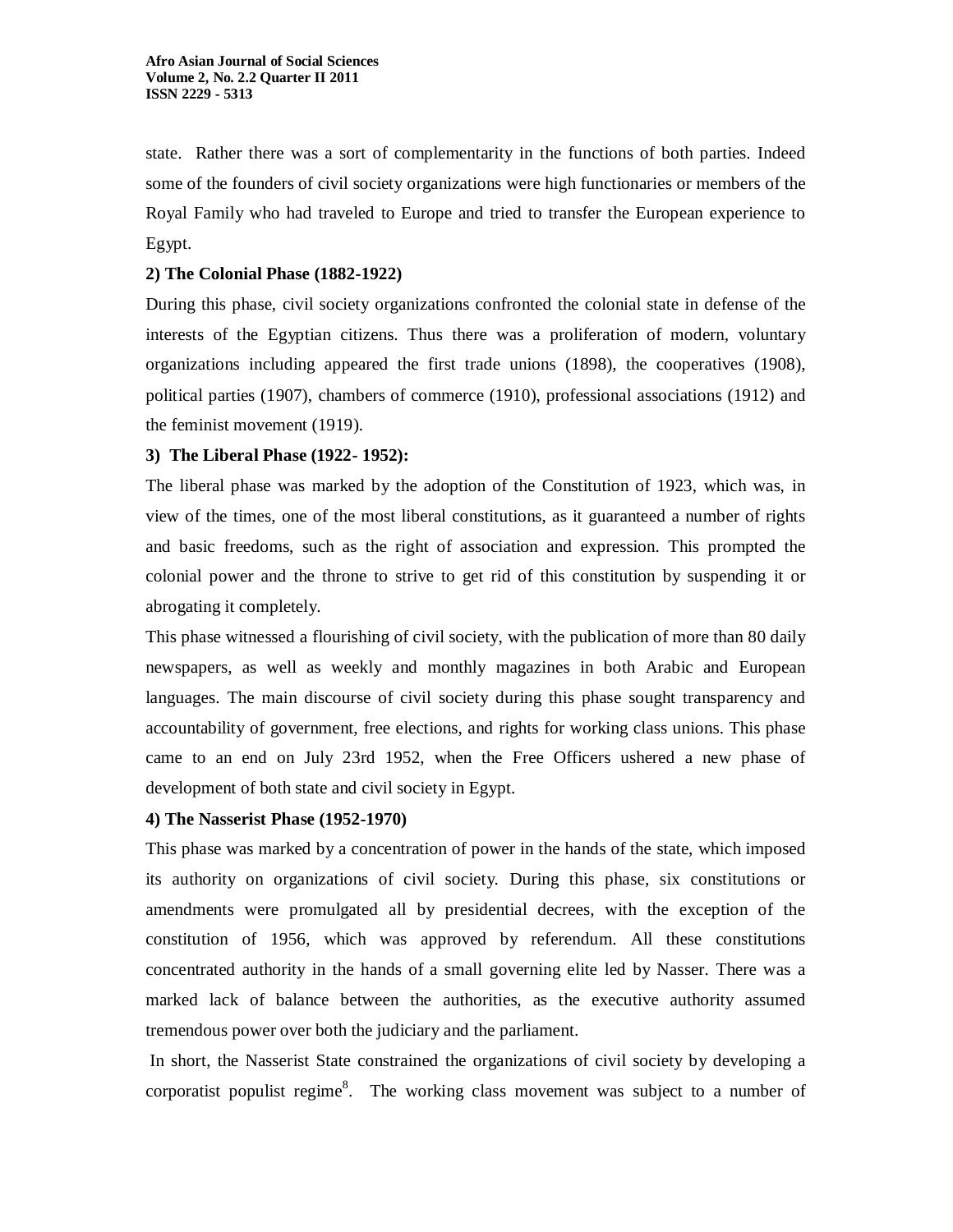special policies and regulations, such as the abolition of trade unions and the imposition of one trade union for each trade. Also, a single Federation of Trade Unions was formed with the aim of controlling and dominating all working class activities. The State imposed its domination on all civil society activities through a law enacted in 1964 that gave the administrative authority the right to refuse the creation, dissolution, or amalgamation of any civil association without recourse to the judiciary. Student or feminist movements were subject to similar restrictions imposed by the populist state.

#### **5) The second Inception (1974 - Present)**

This phase arrived with the onset of open-door policies, which heralded the advent of a market economy and a multi party system of governance. Although the decision to create several parties was a decision from above, taken by President Sadat, it was nonetheless in response to the desire of many social forces. We may conclude that this phase saw the second fumbling inception of organized Egyptian civil society and the slow development of those organizations. Such organizations had a much wider scope of action, although the state continued to constrain them using various means $\degree$ .

-3-

## **The Proliferation of The Organization of Civil Society: Consolidating Democracy or Upgrading Autocracy**

By the end of 2008, there were some 30,000 civil society organizations in Egypt, or approximately one for every 2,800 Egyptian residents. Only a minority of those, however, is active. Religious and development associations together represent more than half of all  $associations<sup>10</sup>$ . Other important groups include sports, youth and social clubs and cooperatives. There are 115 trade and industry chambers, 24 professional syndicates and 22 workers' unions organized under a common federation. Moreover, there are currently 24 legally registered political parties. Mere numbers, however, do not represent the true strength of civil society, especially as some organizations may be ineffective and exist on paper only, and because memberships may span multiple organizations. It is therefore necessary to study in greater detail the different characteristics of the various types of civil society organizations as well as their relationships with the state..

#### **The State and Political Parties**:

 Although the multiparty law was promulgated in 1976, its statute was not issued until July of the next year. This law, and its many amendments, instituted many restrictions and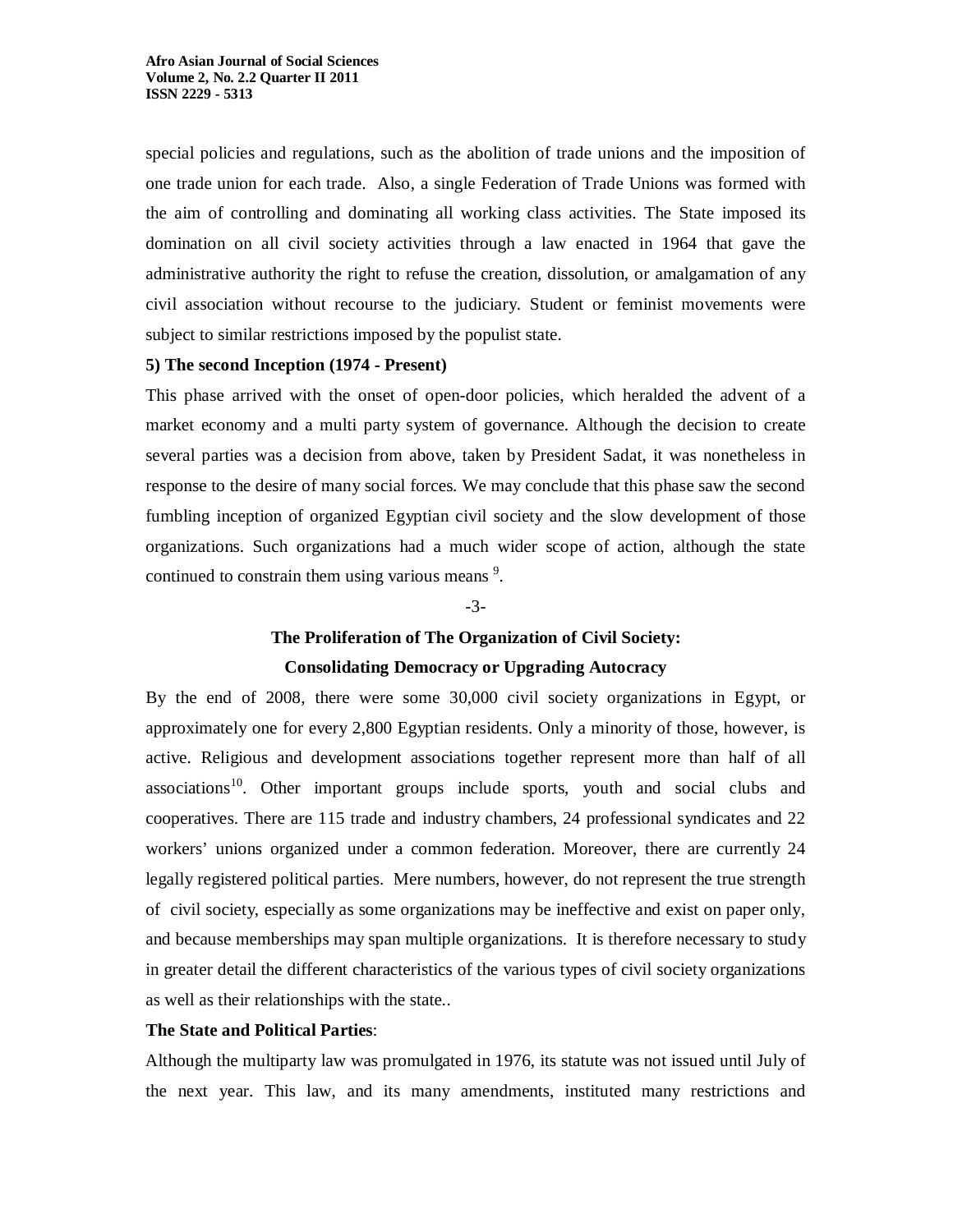limitations on political parties functioning in Egypt. According to the ballot on March 26, 2007, Article (5) was amended to prohibit the establishment of any religious party. "The political system of the Arab Republic of Egypt is a multiparty system, within the framework of the basic elements and principles of the Egyptian society as stipulated in the Constitution. Political parties are regulated by law. Citizens have the right to establish political parties according to the law and no political activity shall be exercised nor political parties established on a religious referential authority, on a religious basis or on discrimination on grounds of gender or origin". Although many new parties were created on paper, bringing the total number to 24 Parties, a true multiparty system does not yet exist. <sup>11</sup>

Here we would point out to the following:

1. The Political Party Affairs Committee, a semi-governmental organization headed by the president of the Shura Assembly (Advisory Council) and hosting as members three government ministers and three judges, all appointed by Government, has hampered the emergence of serious parties. It accepted only two applications, the first being Al-Umma Party in 1983, and the second being the National Conciliation (Al-Wifak) Party in 2000. All other parties had to revert to the courts to obtain the license to undertake political activity, and this highlights the role of the Judiciary in establishing the system of political parties in Egypt.

2. The governing National Democratic Party (NDP) is the State Party in Egypt, being the Party of the President of the Republic, and reflects the inter mingling between state and party. Many studies refer to it as a "smothering party."  $^{12}$ 

3. The opposition parties are very weak, and only a handful exercise a limited political influence. The remaining parties are simply hollow structures devoid of any content, some of which may have as little as 100-400 members in a Country of 80 millions.

4. Many opposition parties rely on government subsidies or on their newspapers advertisements. These newspapers do not make their revenue from street sales due to low circulation. Instead, they rely mostly on the state's public sector companies' advertisements. These practices may undermine their credibility, or even their independence vis-à-vis the state.

5. The dialogue between opposition parties and government revolves around demands for political reform through amending the constitution; abrogation of the Law of Exception and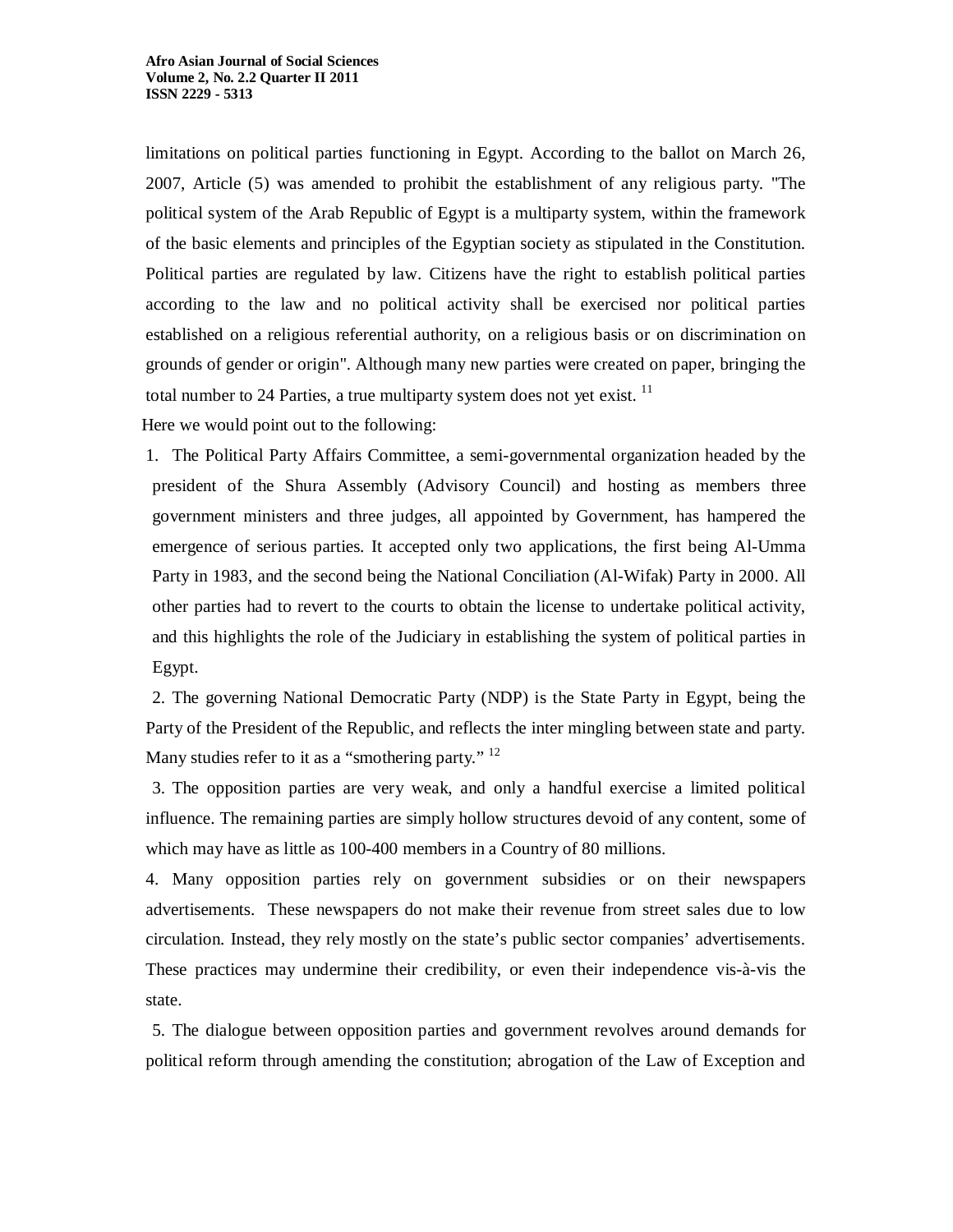other freedom restricting laws; the relinquishing of the head of state of his membership of the NDP.

## **The Syndicates, Trade Unions and Interest Groups**

Civil society in Egypt hosts a proliferation of interest groups such as professional syndicates, workers' trade unions, businessmen associations and some civil enterprises representing specific private interests. There are 89 such organizations, with an aggregate membership of some 7 million. However, the relation between the state and these bodies is rather ambiguous. In the case of trade unions it amounts to a relation of patron/client, as the General Trade Union is simply a state-run organization. Although the right to strike is recognized in democratic regimes, the Egyptian state adopts security measures to oppose any attempt to exercise this right by the workers who suffered due to the Structural Adjustment Policies pursued by the Egyptian Government.

 In the case of professional syndicates, the state had to face a serious challenge from the Islamic currents, which grew strongly in the Syndicates of Engineers, the medical profession and lawyers. The state resorted to the legislature to counter this growing threat by promulgating Law 100 in 1993, a law which was prepared and issued in just three days!<sup>13</sup>

 The limited number of businessmen associations and their scant membership did not hamper them from acquiring significant influence starting from the late seventies, as the Egyptian state reverted to liberal privatization policies. One notable such organization is the Egyptian American Council created by Presidential Decree in 1975. Other such prominent organizations include the Egyptian Businessmen Association created in 1977, the Economic Committee for Alexandria Businessmen in 1983, the Association of Investors of  $10<sup>th</sup>$ Ramadan City in 1986, and the Association of Investors of  $6<sup>th</sup>$  October City in 1986. The powerful influence of these Businessmen's Associations could be attributed to the following:

- There is no opposition between these organizations and the state because they share the same political and ideological tendencies concerned with the liberalization of state and society
- The small number and membership of businessmen associations allows them to better coordinate in defense of their common interests.. Their main role is to support businesses and economic growth. Thus, the similarity of their interests has meant a greater degree of cooperation rather than conflict and antagonism.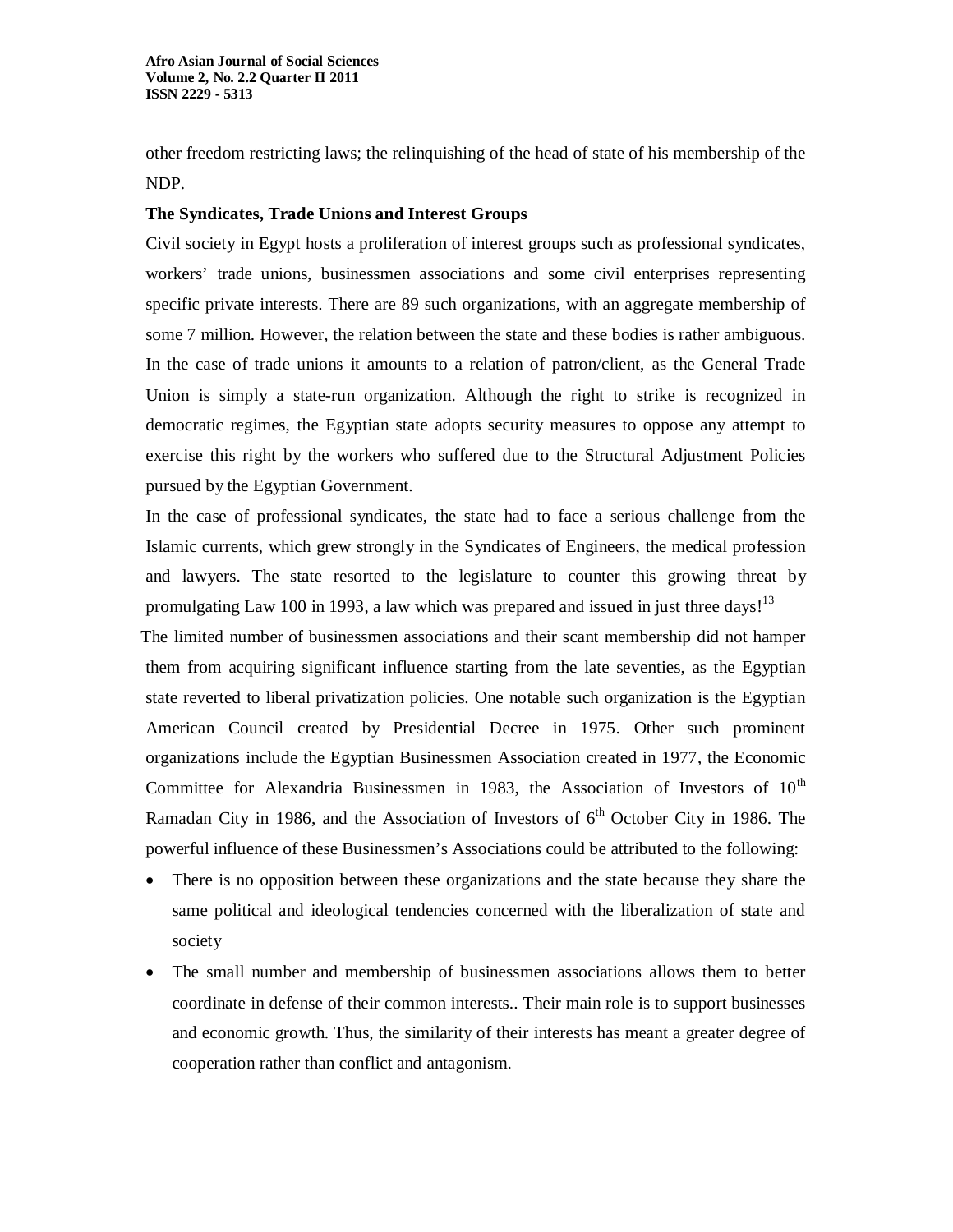These associations enjoy a great degree of independence from the state, and enjoy financial security, due to the affluence of their members .In addition, the Egyptian government is using the businessmen as a diplomatic tool in many regional and international conferences such as "MENA" for the North Africa and the Middle East and the South –South cooperation to resist the negative pressures of globalization.

Perhaps the strong influence of these associations on the economic policies of government is due to the fact that they do not make demands for political reforms or other such contentious issues. Instead, they believe in the government policy towards economic liberalism and integration in the global market.

#### **The State and Civil Associations**

The first voluntary private associations appeared in Egypt on the eve of the 19<sup>th</sup> century, but their number grew considerably during the last two decades of the  $20<sup>th</sup>$  century. In 1998, there were 14,600 such associations, and their activities cover the economic, social, cultural and development spheres. There are two important issues that need to be studied regarding the relationship between the state and these associations:

 First, the state has striven since 1964 to dominate these associations through the supervision of the Ministry of Social Affairs (which became Ministry of social Solidarity). The law of association gives the Ministry with the right to refuse to register any new association and to dissolve any existing one, and thus the state maintains full control over associational activity.i should be grateful

 Second, the associations belonging to the Islamic trend, or dominated by Islamists, are more effective and active compared to the rest of civil associations. Because Egyptian Islamic movements are banned by law from political activities, they try to infiltrate civil associations as a means of influencing public opinion and mobilizing mass support.

 One reason for the recourse of the State to confrontation with civil associations and the use of legal action to suppress them may be the apprehension of the domination of such associations by the Islamist. The Islamic trend has long exploited the religious fervor of Egyptian society to mobilize the people in the name of religion. It also relies heavily on the financial means at its disposal. Yet, without outside aid, the Islamist organization enjoy greater efficiency and a stronger social base.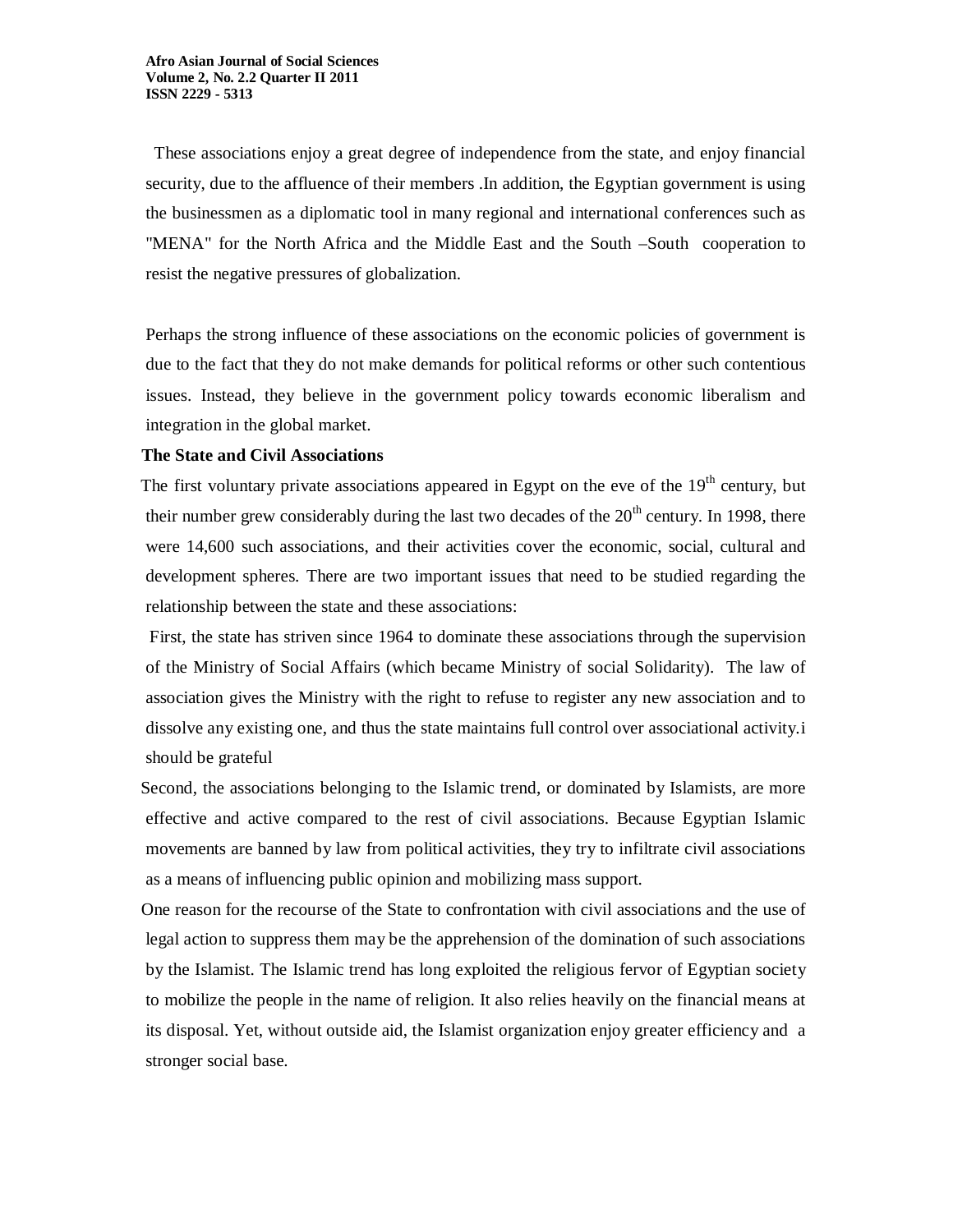## **The State and Human Rights Organizations, and Social Movements:**

The 1980's saw a steady increase in the number of human rights organizations and social movements in Egypt due to expanded democracy during the regime of President Mubarak. Approximately 138 association or social movements are presently active in Egypt, and their activities range from the defense of human rights to the environment, gender issues, and cultural and educational initiatives.  $14$ These associations and movements demonstrate the following characteristics:

- Many of the organizations that defend human rights are elitist in nature, and do not reflect the mass opinion in Egyptian society. As proof of this, most of these organizations are located in Cairo and Giza. They are still incapable of yielding any real societal consensus because of engaging themselves in empty and fruitless ideological disputes.
- Some of these organizations have secured strong financial status, which gives them independence in relation to the state but also casts doubts about their independence vis-à-vis their foreign donors.
- The relationship with the state varies according to the type of activity. Those engaged in activities encouraged by the state such as protection of the environment or economic and social development enjoy a high degree of independence and freedom of action.
- However, those defending human rights and arguing for political reform are confronted by the full force of the state through its security mechanisms. Such organizations are prone to surveillance and dissolution or, at best, routine security incursions and harassment. Their effectiveness is hence reduced.

## **Activities of Civil Society Organizations :**

As we mentioned above, civil society sector in Egypt has a rich history. But with the decline of Egypt's economy since 1990, there has been a gradual reassertion of NGOs and "selfhelp" in Egypt. Such private initiatives are aimed at needy and impoverished communities. Most of these NGOs have been actively working throughout the country to provide economic, social and political services to a largely poor population. However, the main concern of these NGOs includes:

-Increased attention to the situation of marginalized groups such as the rights of street children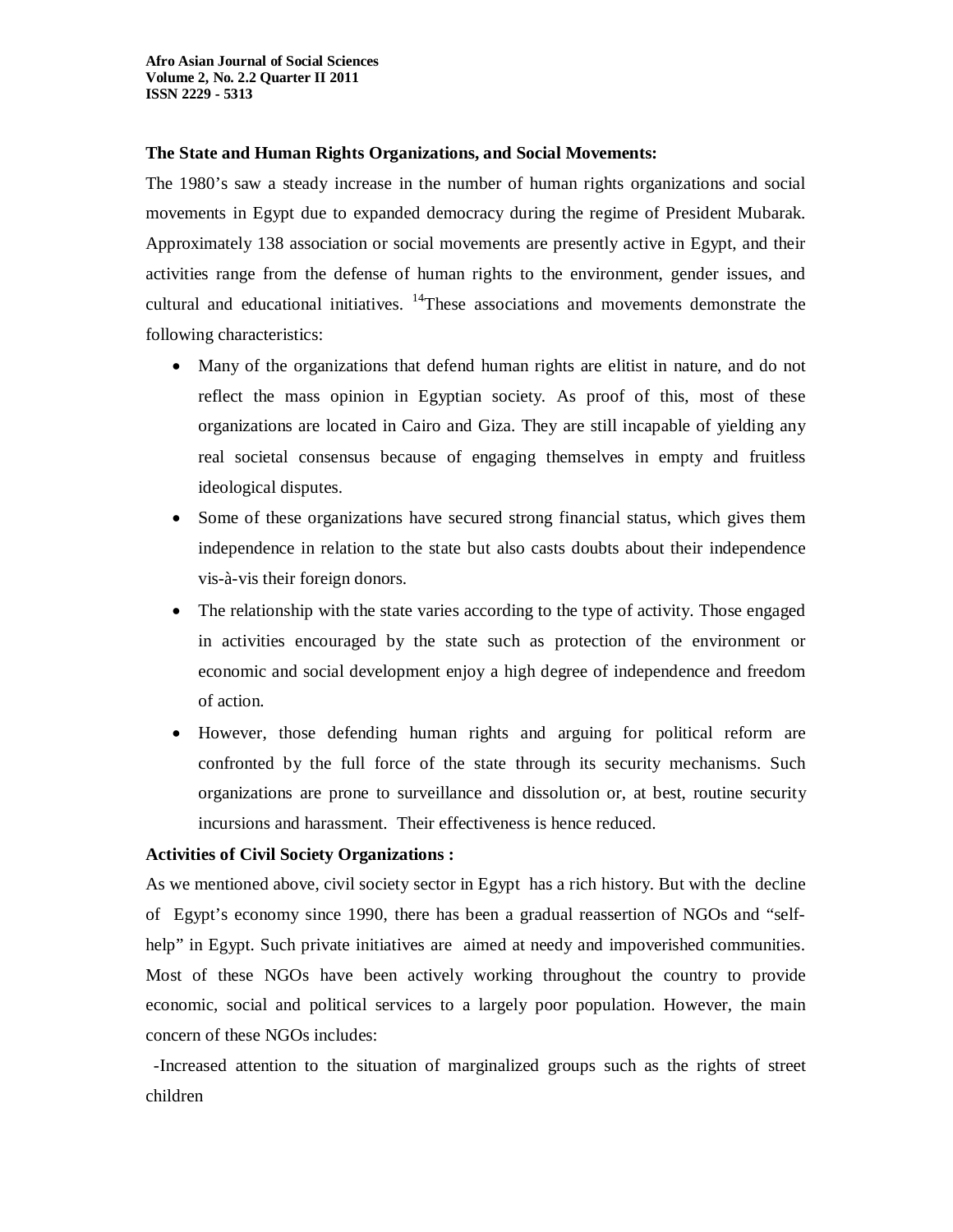-Human rights issues of a political nature, such as cases of torture , the issues of political prisoners and the prosecution of journalists .

-Calls for reducing unemployment by, for example, the establishment of the Association for the Unemployed in Egypt .

Over the past twenty years a number of issues come to constitute the core agenda of NGOs in Egypt :First, anti-corruption. Egypt has attempted many times to educate citizens and to establish information centers and networks. Several local NGOs such as Egyptians Against Corruption, the Egyptian Transparency Organization and the Egyptian Organization for Human Rights, have been working on fighting corruption but complain that they face a lot of legal and administrative obstacles<sup>15</sup>.

 Second, the value of citizenship emerged as an input to promote a culture of tolerance and rejection of intolerance through the activities of civil society. There is a rejection of the discrimination between the Egyptians on the basis of religion and citizenship .We could refer to the efforts of the Citizenship Committee of the National Council for Human Rights .Third, the issue of reform. There are repeated calls by civil society organizations to form a united front in the face of corruption and tyranny, and to establish a union for all professional syndicates in Egypt.

#### **-4-**

### **Limits and Challenges**

The most prominent problems and obstacles that confront the development of a viable and effective Civil Society in Egypt are:

#### **The Islamist Organizations Dilemma:**

 It is widely believed that civil society is secular in ideology, civil in behavior, legally recognized, and supportive of democratic values. In recent years Egypt has experienced the sprawling growth of religious (Islamic and Coptic) associations enjoying wide grassroots support and firmly grounded on religious ideology and beliefs.

According to some estimates, religious associations represent more than 35% of all associations in Egypt<sup>16</sup>. In addition to promoting their religious agendas, many religious associations provide basic social services where the state fails to do so. As a result, this religious sector of the Egyptian civil society has become more diverse and includes a wide variety of charity organizations, health and social services providers, social clubs and human rights groups.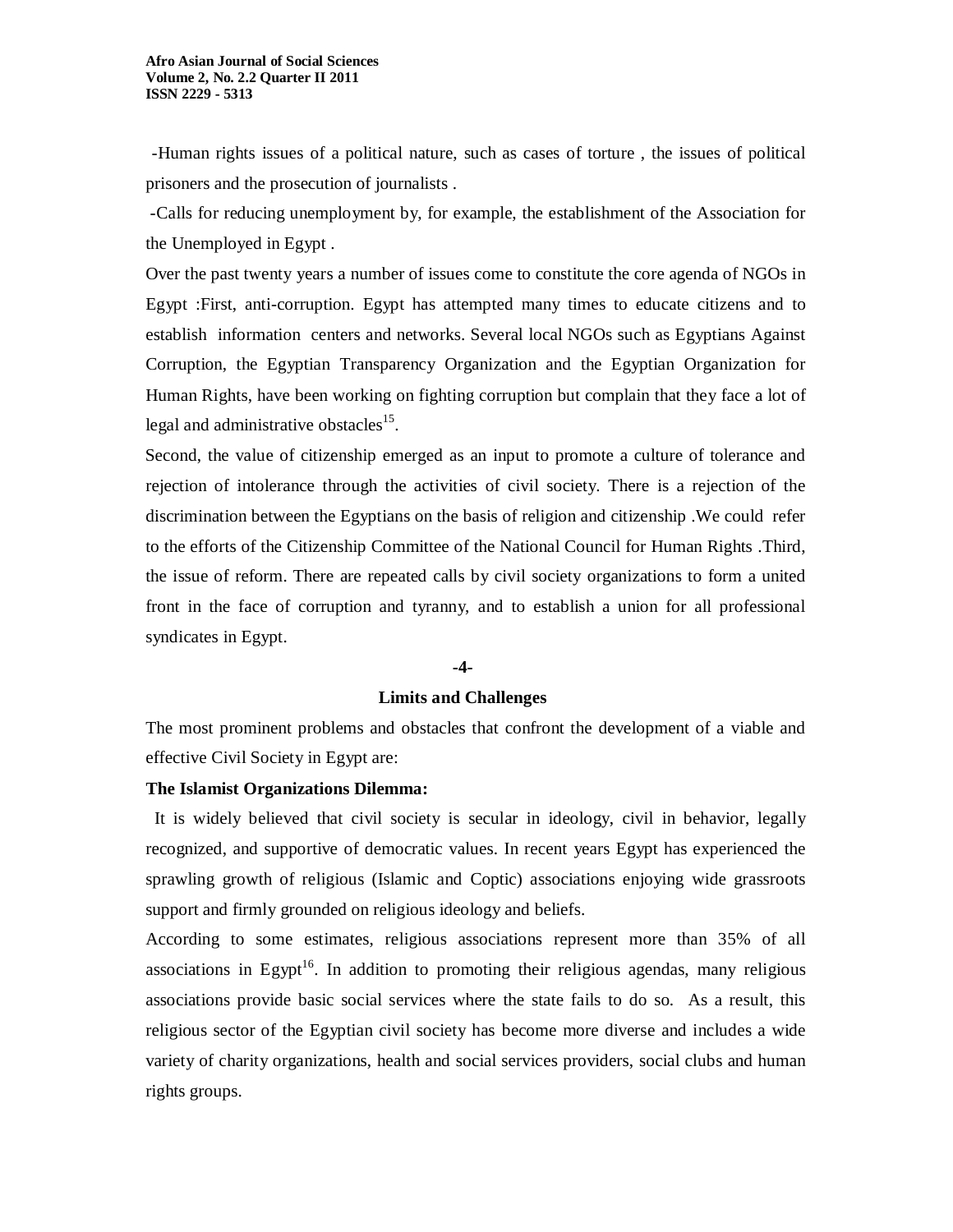## **The Emergency Law**

 Egypt has been governed under a state of emergency since 1981. The Emergency Law has been successfully renewed by parliament every three years. In addition, the Anti-Terror Law 97 of 1992, and a number of related military decrees, give the authorities extensive powers to limit basic freedoms, and to arbitrarily and systematically<sup>17</sup>curb human rights in the name of national security. There are a number of serious concerns pertaining to these laws and the permanent state of emergency that have affected civil society. First, arresting suspects and detaining them without trial for prolonged periods; Second, referring civilians to military or exceptional state security courts whose procedures fall far short of international standards for fair trial; Third prohibiting strikes, demonstrations and public meetings. Fourth, censoring or closing down newspapers in the name of national security.

## **The internal democracy of civil society organizations** .

If we were to design indicators to measure the internal democracy of civil society organizations such as the accountability of its leaders, oversight mechanisms, and functions, assess the election forms within the organizations and the degree of representation of women in the structures of organizations, we would find ourselves facing another case of political tyranny practiced by non-state  $\arccos^{18}$ . Sullivan has put it rightly when he argued that NGOs in Egypt and many Arab countries are limited by: weak organizational set-up, lack of routine external audits, absence of strict internal rules and regulations and administrative inefficiency. Civil society in Egypt is not able to produce real discourse about democracy in the country. Thus, the real challenges in this case lies in the ability of civil society organizations to mobilize people and to have direct contact with the networks of public users.

## **Legal Obstacles,**

 Civil society organizations in Egypt are facing many laws that restrict their ability to work to promote freedom and democracy. In addition to the emergency law that allows the government to intervene in the affairs of civil society organizations, there is the association law No. 84 of 2002 which is regarded as one of the most restrictive in the Arab World and has been widely criticized for providing a framework for governmental control over civil society. The vague nature of the association law allows the executive power to dissolve NGOs if its activities interfere with public morals or public order. The Ministry of Social Solidarity also has the right to appoint board of directors of these associations in order to ensure full control of them.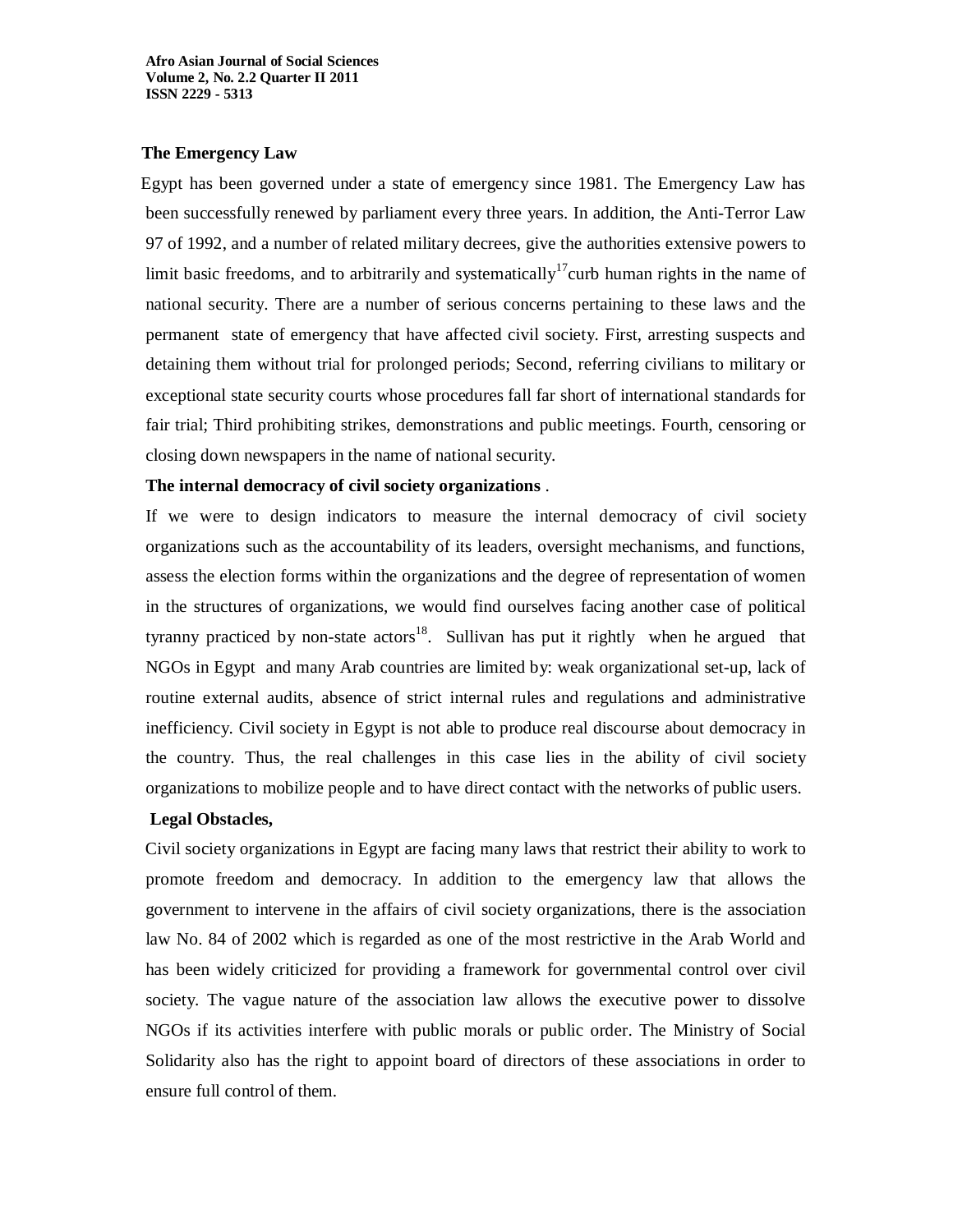The Association law "is an accumulation of restrictive regulations, administrative barriers and procedures that represent an unreasonable burden on NGOs and substantially reduce, if not eradicate, their room to operate, and offer wide space for arbitrary practices"<sup>19</sup>.

 We could say that apart from the Emergency Law , a large set of restrictive laws and provisions, as well as the general political framework, put severe restrictions on Egyptian civil society organization. Among these legal provisions that affect freedom of association are the Associations Law of 2002, the Political Parties Law of 2005 and the Press Law of 2006, as well as some provisions of the Penal Code.

#### **Economic obstacles**

 Civil society organizations need funding to achieve their desired goals, but the law No. 84 of 2002 on non-governmental organizations prohibits these association from accessing local or foreign financing without government authorization. Article 17 of the Associations Law states: "The association has the right to receive funds; fundraising is permissible by natural or legal persons after the administrative entity's consent and abiding by the executive regulations of the law<sup>20</sup>. It is not permissible for associations to receive funds from abroad either from an Egyptian or foreign persons or a foreign body or its representative. None of the aforementioned should be sent to the individuals or organizations above until it is authorized by the Minister of Social Solidarity.

#### **Conclusion: Prospects for the Future:**

#### New Collective Protest Movements

Egypt has witnessed over the past five years three types of collective protest movements. The first is directly connected to the establishment of the Egyptian Movement for Change (Kefaya) at the end of December  $2004^{21}$ . This wave of protest raised the slogan "No to extension or to inheritance or corruption" and enough of the continuing conditions in Egypt since 1981 . Kefaya represented a new phenomenon not before known to Egypt . It has been able to raise the ceiling of protest by criticizing the president, his family, his son and all the ministers.

The second wave of protest movements in Egypt took a new economic approach as protesters raised wage-related demands and asked for improved working conditions in the light of the high prices that keep pace with the policies of privatization. These movements have no political demands, rather their main focus is to improve living conditions. Protests expressed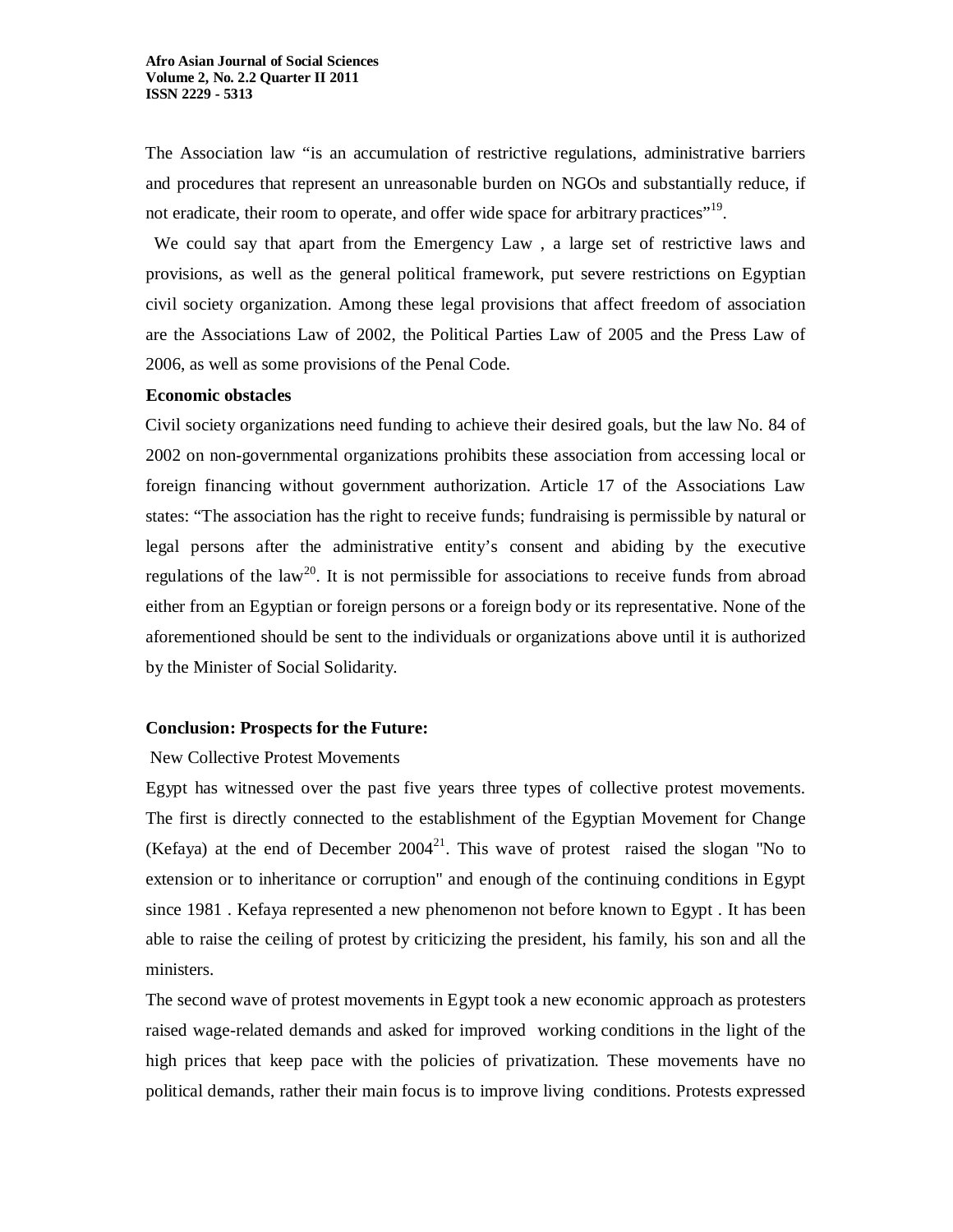$\overline{a}$ 

by textile workers in Egypt's various factories in Kafr el-Dawar, and Mahalla, workers and drivers of subway trains are clear examples.. The third wave was launched on April 6, 2008 by the new young heroes who exhibited a new political and social force. This new force turned to the internet as a new protest group. As a political Facebook group with the most dynamic debates, it was able to mobilize more than 70,000 members. Members' main concerns include free speech, nepotism in government and the country's stagnant economy. They share their ideas for reform in Egypt<sup>22</sup>.

What is significant here is that the political system in all its official institutions seemed unable to contain these young people, and the question here is: Can this new force to be the impetus for political change in Egypt? Is it possible to relying on them to pressure the regime to change its politics dramatically?. The future of Egypt is highly unpredictable. However, what can be deduced with a high degree of certainty is that, as long as the Mubarak regime remains determined to cling on the martial law and the use the security apparatus to manipulate the political process, the prospects for democratization and human rights in Egypt will remain bleak.

 In sum, the Mubarak regime is still controlling and containing civil society in Egypt. Thus, the main political trends in the country namely, Islamist, liberal, leftist and nationalist, sought to create some kind of civil and social movements. However, the clash of interests and agendas between these various groups has weakened their alliance. The Kifaya (Enough) movement which is trying to put an end to the rule of President Hosni Mubarak did not achieve its goal. This limited effectiveness of civil society in Egypt could be explained by the fact that civil society organizations are elitist in nature and have lost touch with its social base.

<sup>&</sup>lt;sup>1</sup> For several excellent discussions of this phenomenon see: Ninette S. Fahmy, The Politics of Egypt: State-Society Relationship. London: Routledge, 2002.and Hamdy A.Hassan,. (Ed.), Democratic Transformation in Egypt (in Arabic), in Democratic Transformation in the Arab World during the Nineties, Al-Mafraq, Al Albeit University, 2000.pp 3-6.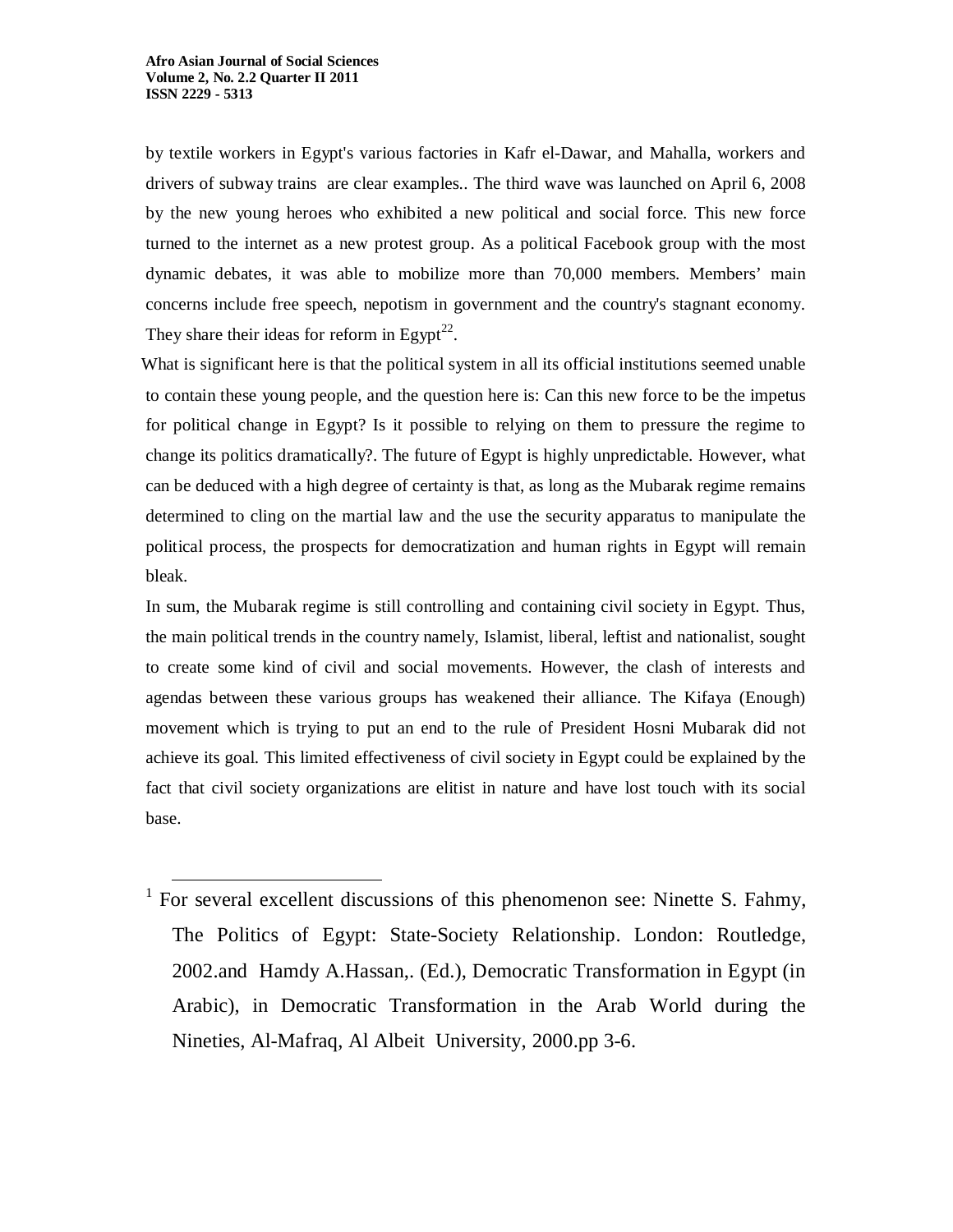- $\overline{a}$  $2$  Since the 1950s, the nature of personal authoritarian rule in Egypt has remained virtually unchanged. See: Maye Kassem, Egyptian Politics: The Dynamics of Authoritarian Rule, London: Lynne Rienner Publishers,2004.
- <sup>3</sup> Jamāl Ḥamdān,. Gamal Hamdan: Collected Works. Cairo: Ministry of Culture, Egypt, Foreign Cultural Relations, 2000.
- <sup>4</sup> Galal A. Amin,. Egypt and Egyptians in Mubarak's Era1981-2008,. Cairo: Dār Mīrīt, 2009.
- <sup>5</sup> Brownlee, Jason, The Decline of Pluralism in Mubarak's Egypt, Journal of Democracy - Vol 13, No 4, October 2002, pp. 6-14.
- <sup>6</sup> Maha Abdel Rahman, The Politics of Un-Civil Society in Egypt, Review of African Political Economy, Vol. 29, No. 91, 2002, and: Mustapha Kamel, A Civil Society in Egypt? , in Augustus Richard Norton,.(Ed), Civil Society in the Middle East, Vol. 1, New York E. J. Brill, 1995, pp. 269-293. See also : Hassanein Tewfik, State and Development in Egypt, Political Aspects: Comparative Study (in Arabic), Research Center on Developing Countries, Cairo University, 2000.pp 211-219.
- $7$  Muhammad Ali Pasha, who ruled Egypt from 1805 until 1848 is the founding of the modern Egyptian state. He launched several reform programs aiming at creating a modern Egyptian society after the European model. In order to meet the needs of the modernized society, Muhammad Ali built schools that started for educating engineers, doctors and other specialists.

8 ibid, pp. 160-165.

<sup>9</sup>Hamdy A. Hassan,. "The state and civil society in Africa: A North African Perspective." African Journal of Political Science and International Relations, 2009,Vol.3No. 2:66-76.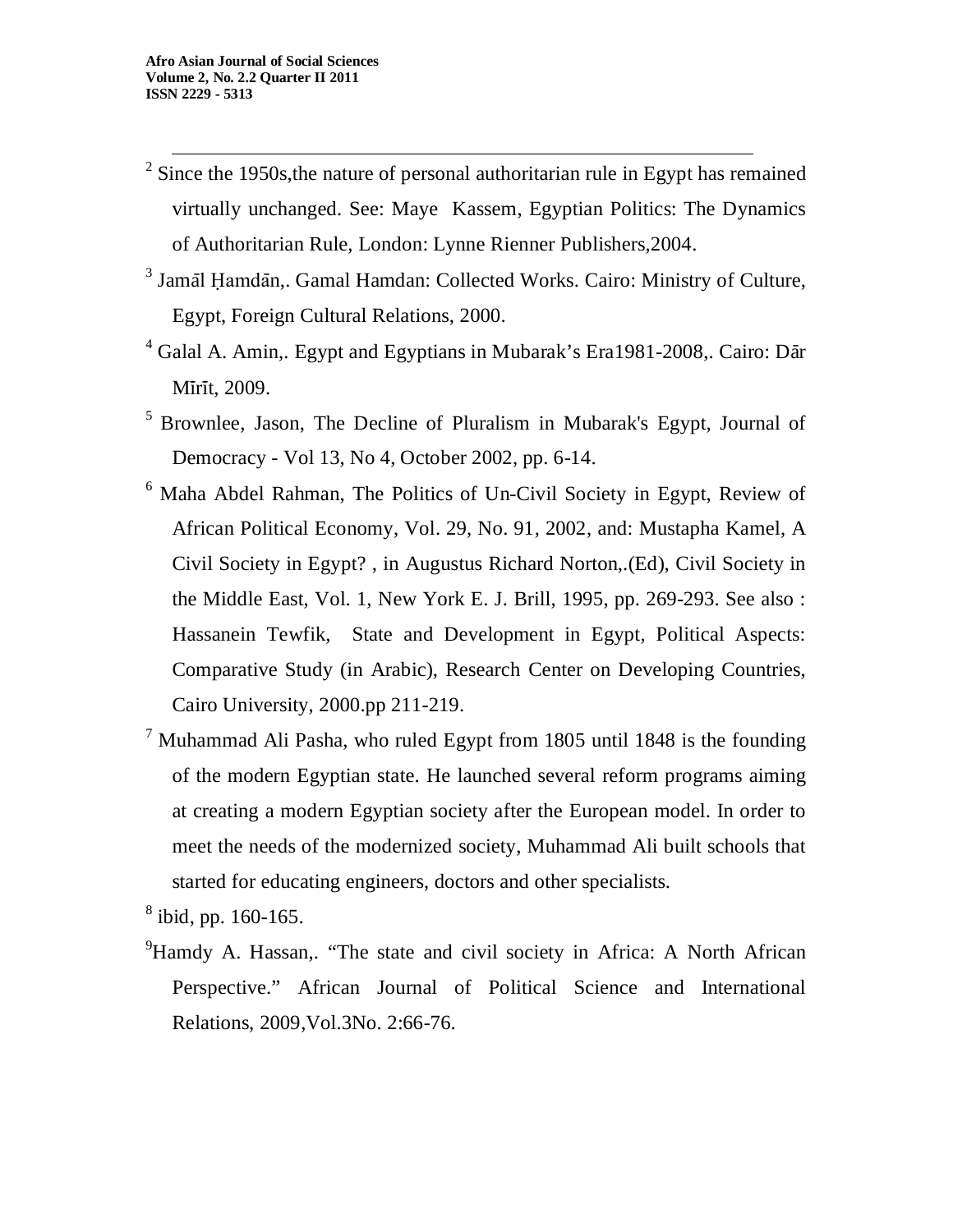$\overline{a}$  $10$  Nadine H Abdalla ,. Civil Society in Egypt: A Catalyst for Democratization? The International Journal of Not-for-Profit Law Vol. 10, No. 4, August 2008. Available at :

http://www.icnl.org/knowledge/ijnl/vol10iss4/special\_2.htm

- <sup>11</sup> Nasr Mohammad Arif , *The Crisis of Political Parties in Egypt: A Study on Problems of Existence, Legality and Function* (in Arabic), Strategic Notebooks Series, Vol. 13, No. 132, 2003. See also Hassanein Tewfik, op. cit. pp. 273-276.
- <sup>12</sup> Hamdy A. Hassan , *Performance of the Peoples' Assembly* (in Arabic), in M. S Kharboosh (Ed), Political Development in Egypt, Cairo, Center for Strategic Studies, 1994.p. 175.
- 13 This law was considered the first common law to be applied to all syndicates in Egypt. However ,the raison d'être for this law lies in the government determination to combat the Muslim Brotherhood, whose influence in some syndicate has been rising since the late 1980s. see: Fahmy, op.cit. p.107.
- <sup>14</sup> Amany Kandeel,. Civil Society in Egypt at the Rise of a New Millennium. Cairo: Al Ahram Center for Politicaland Strategic Studies, 2000, p. 15. and Moheb Zaki, Civil Society and Democratization in Egypt, 1981-1994, Cairo: Ibn Khaldun Center for Development, 1996, pp. 36-99.
- <sup>15</sup> Aymen Abdel-Wahab, .the NGOs law :Towards the revitalization of Civil Society in Egypt, al Ahram:Strategic Papers, Center for Political and Strategic Studies Vol 10, 2000.
- <sup>16</sup> Abdalla, op.cit.
- <sup>17</sup>Kristina Kausch, Defenders in Retreat :Freedom of Association and Civil Society in Egypt, FRIDE Working Paper, 82.April 2009.